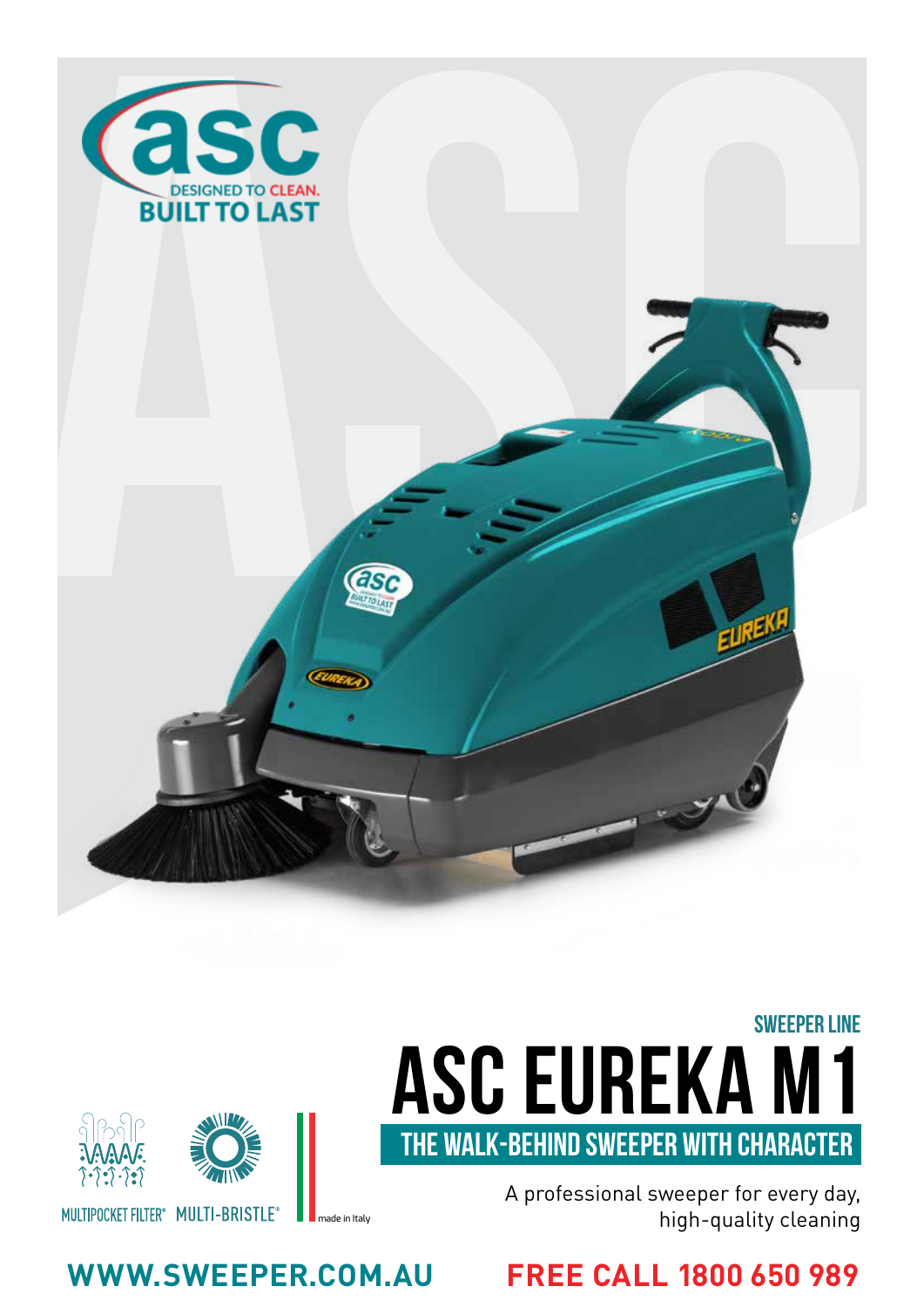## **ASC Eureka M1 WALK-BEHIND SWEEPER**

### **Quick and efficient cleaning.**

The ASC Eureka M1 walk-behind sweeper is ideal for quick and efficient sweeping of small and medium sized areas.

The model is available in two versions, driven by a (Honda) petrol engine or battery powered. The battery version is both quiet and emission free, making it parti cularly suitable for indoor applications.

The ASC Eureka M1 has a 550 mm main brush, which guarantees a cleaning path of 780 mm, and an hourly performance rate of 3.510 m²/h.

The PPL main brush, with mixed bristles, permits deep cleaning even in high dust environments or on uneven floors

Thanks to the high capacity rear hopper and extremely efficient Multipocket Filter ®, made of polyester, the ASC Eureka M1 delivers clean floors with no dust residues (99.9% filtration capacity). This type of filter lasts longer and is low maintenance.

You will be surprised by just how much this machine offers compared to its contained price point.



## **WWW.SWEEPER.COM.AU FREE CALL 1800 650 989**

### **DUST FILTRATION SYSTEM**



Fine dust is filtered through a polyester bag filter, with a 99,9% filtration rate. This filter has a much longer life span than a traditional filter and can be easily cleaned via the built-in mechanical shaker.

### **DEBRIS CONTAINER**



The rear debris container provides more uptime, it is high capacity and therefore reduces the frequency of stop and empty opera tions. It's also mounted on wheels and equipped with a handle for comfortable emptying.

### **LIFTING FRONT FLAP**



The flap fitted to the front of the machine can be lifted when collecting bulkier debris.

### **MAIN AND SIDE BRUSHES**



The main MultiBristle ® brush (with rows of mixed bristles) and the side brush are both easy to change when required.

| <b>FEATURES</b>                                                                                                                                                | <b>OPTIONAL ACCESSORIES</b>                                                                          |
|----------------------------------------------------------------------------------------------------------------------------------------------------------------|------------------------------------------------------------------------------------------------------|
| • MultiBristle® PPL<br>main brush, with<br>mixed bristles:<br>· PPL side brush;<br>• Traction lever:<br>• Chassis protected by<br>impact resistant<br>bumpers; | • Class M filter:<br>· Dirt container lift-out<br>baskets:<br>• Carpet cleaning kit<br>• Hour meter. |

• Lifting flap for bulky debris; • Hopper mounted on wheels;

• Shockproof cover;

- Adjustable handle;
- Handbrake;
- Multipocket Filter® polyester bag filter, fitted with mechanical shaker.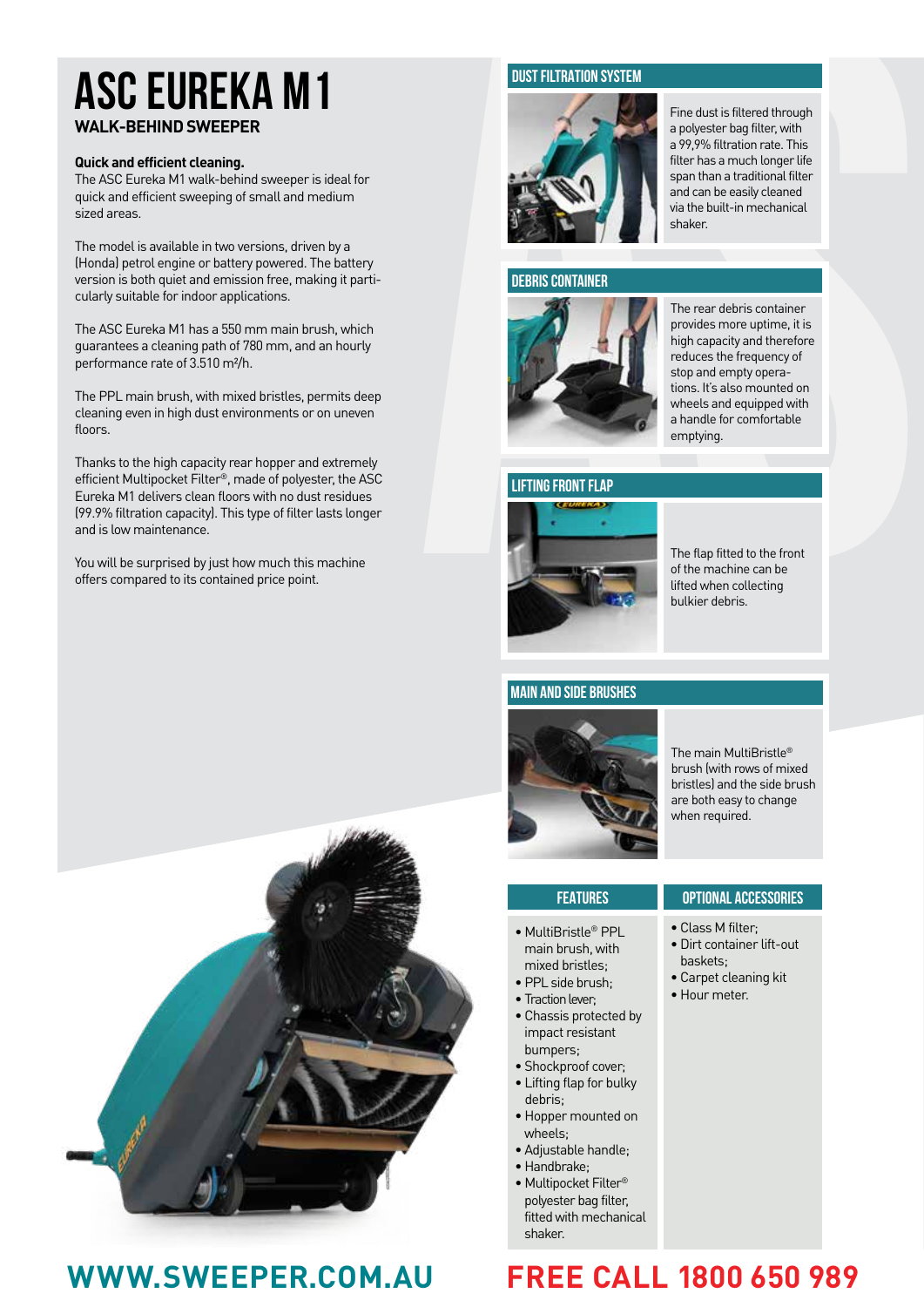The traction is activated via a lever control on the handle. The ASC Eureka M1 walk-behind sweeper is available in 2 versions, EB (battery powered) or SH (with a Honda petrol engine).



### **TRACTION** CONTROL PANEL **CONTROL PANEL**

The control panel is in an easy to reach position on the sweepers cover. It includes controls and indicators for: the wet sweep filter bypass, side brush activation, battery charge indicator, ignition key and engine shutdown (SH version only).



### **ADJUSTABLE ERGONOMIC HANDLE**

The handle adjusts to the height of the operator, offering improved comfort and maneuverability.



## **WWW.SWEEPER.COM.AU FREE CALL 1800 650 989**

### **ANTI-SHOCK MATERIAL**

The ASC Eureka M1 body is constructed in a special anti-shock material to protect the machine from unwanted damage.